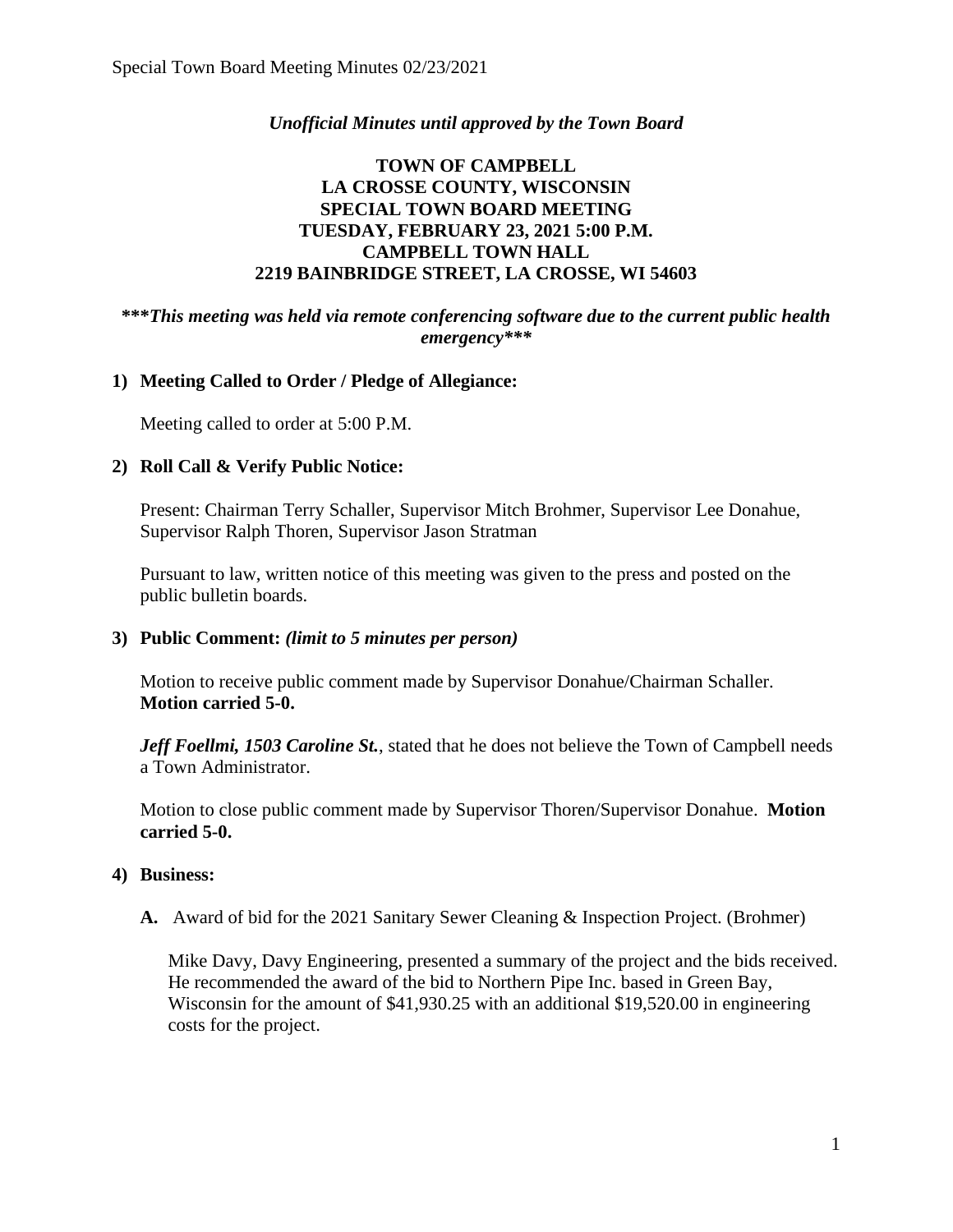Motion to award the bid for the 2021 Sanitary Sewer Cleaning & Inspection Project to Northern Pipe Inc. in the amount of \$41,930.25 made by Supervisor Brohmer/Chairman Schaller. **Motion carried 5-0.** 

**B.** Award of bid for the 2021 Sanitary Sewer Rehabilitation & Lining Project. (Brohmer)

Mike Davy presented a summary of the project and the bids received. He recommended the award of the bid to Visu-Sewer based in Pewaukee, Wisconsin for the amount of \$89,730.00 with an additional \$30,090.00 in engineering costs.

Motion to award the bid for the 2021 Sanitary Sewer Rehabilitation & Lining Project to Visu-Sewer in the amount of \$89,730.00 made by Supervisor Brohmer/Chairman Schaller. **Motion carried 5-0.**

**C.** Discussion and possible action regarding the 2021 Fee Schedule in relation to sewer hook up fees. (Brohmer)

Supervisor Brohmer explained that the City of La Crosse raised their sewer connection fees significantly and the Town needed to do the same. Mike Davy recommended raising the fee to \$1,250.00

Motion to amend the 2021 Fee Schedule to reflect a sewer hook-up fee to \$1,250.00 made by Supervisor Brohmer/Chairman Schaller. **Motion carried 5-0.** 

**6. CLOSED SESSION:** Pursuant to Wisconsin Statutes 19.85 (1) (c) *Considering employment, promotion, compensation or performance evaluation data of any public employee over which the governmental body has jurisdiction or exercises responsibility.* AND 19.85 (1) (g) *Conferring with legal counsel for the governmental body who is rendering oral or written advice concerning strategy to be adopted by the body with respect to litigation in which it is or is likely to become involved.*

Motion to convene in Closed Session pursuant to Wisconsin State Statute 19.85 (1) (c) and (1) (g) on a roll call vote made by Supervisor Donahue/Chairman Schaller.

Chairman Schaller – yes Supervisor Brohmer- yes, Supervisor Donahue- yes, Supervisor Thoren- yes, Supervisor Stratman-yes **Motion carried 5 yes – 0 no** 

**(Closed Session 5:28 p.m.)** 

*Mike Davy was invited into the Closed Session*

- **A.** Review of job duties and performance review of the Clerk/Treasurer.
- **B.** PFAS contamination issues with the City of La Crosse.
- **7. Reconvene in Open Session:**